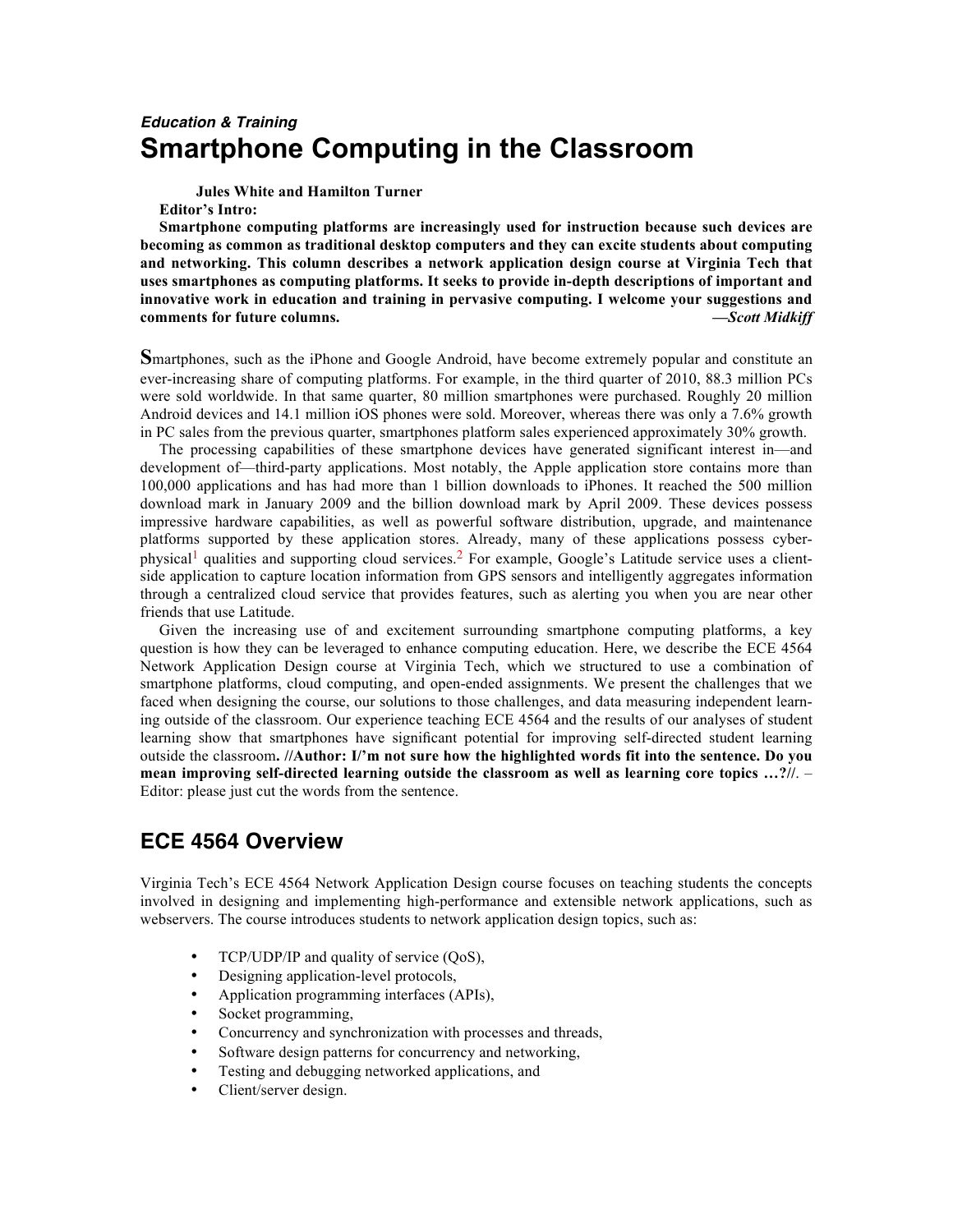A key aspect of the class is understanding how to develop concurrent network applications using software design patterns, such as leader-followers, half-sync/half-async, active object, and futures.<sup>3</sup> Students explore these concepts in the course by designing and implementing a series of client-server applications.

In previous years, the course was taught in the context of desktop clients and server-based networked applications using technologies such as Microsoft's .NET. Our goal in redesigning the course was to cover the same concepts but in a mobile computing context with smartphone clients and cloud-based servers. We hoped that smartphone-based assignments and code examples would allow students to more easily relate the coursework to their external interests.

### **Adopting a Smartphone Computing Platform**

The redesigned course was built around in-class lectures that introduced patterns, concurrency, protocols, and other topics in the context of client-server smartphone applications. To incorporate smartphone topics, we made several key changes.

First, all assignments were open-ended and could be completed by building any mobile application of the student's choosing. Code examples and assignments used the Google Android smartphone platform and the Google App Engine cloud computing platform. In addition, example and student code was open sourced with the Apache 2 License. Finally, we expressly encouraged students to use third-party open source libraries.

#### **Mobile and Server-Side Platform Selection**

Choosing mobile application and server-side platforms was an important aspect of the course design. Initially, we chose two candidate platforms for the class: Google's Android platform and Apple's iOS. Both platforms have significant developer communities and resources to support students. The development tools for iOS, particularly the user interface builder and emulator, were more polished but required students to have access to OS X computing resources. Moreover, the requirement for students to learn Objective-C, was a daunting challenge. In the end, we selected Android for two primary reasons:

- Students did not need to purchase any licenses to develop on real devices, and
- The developer tools are cross-platform, allowing students to develop on OS X, Windows, or Linux.

Most of the student development was conducted on the Android Emulator, which is a software emulation of an Android device. In addition to providing accurate software behavior, the emulator allows students to adjust many of the emulated device's networking and physical properties. For example, students can dynamically change the simulated network connection to mimic WiFi, cellular Enhanced Data rates for GSM Evolution (Edge), or 3G latency and speed. The physical aspects of the phone, such as the GPS coordinates reported by its location API, can be scripted to simulate movement through a specific geographic region. Third-party libraries are also available to send mock accelerometer data. The instructors had a total of 10 Motorola Droid smartphones that students could check out. In practice, we found that a large number of students already had Android-based phones and that 10 Droids were more than enough to support a class of 43 students.

Although we were initially concerned because students had little exposure to Java, which is the language used to develop Android apps, the combination of extensive configuration wizards, community resources, and open source code allowed students to easily gain the implementation skills needed to complete projects. In fact, the instructors often found themselves researching an advanced framework, outside the scope of the class, that a student was using. For example, several students developed applications that used facial recognition and text to speech. Implementation details and a new programming language didn't appear to detract from student learning.

#### **Assignments with Student-Selected Contexts**

A characteristic of many of our best students was a desire to independently learn advanced topics beyond those covered in the course. These students were often the most engaged in class, asking and answering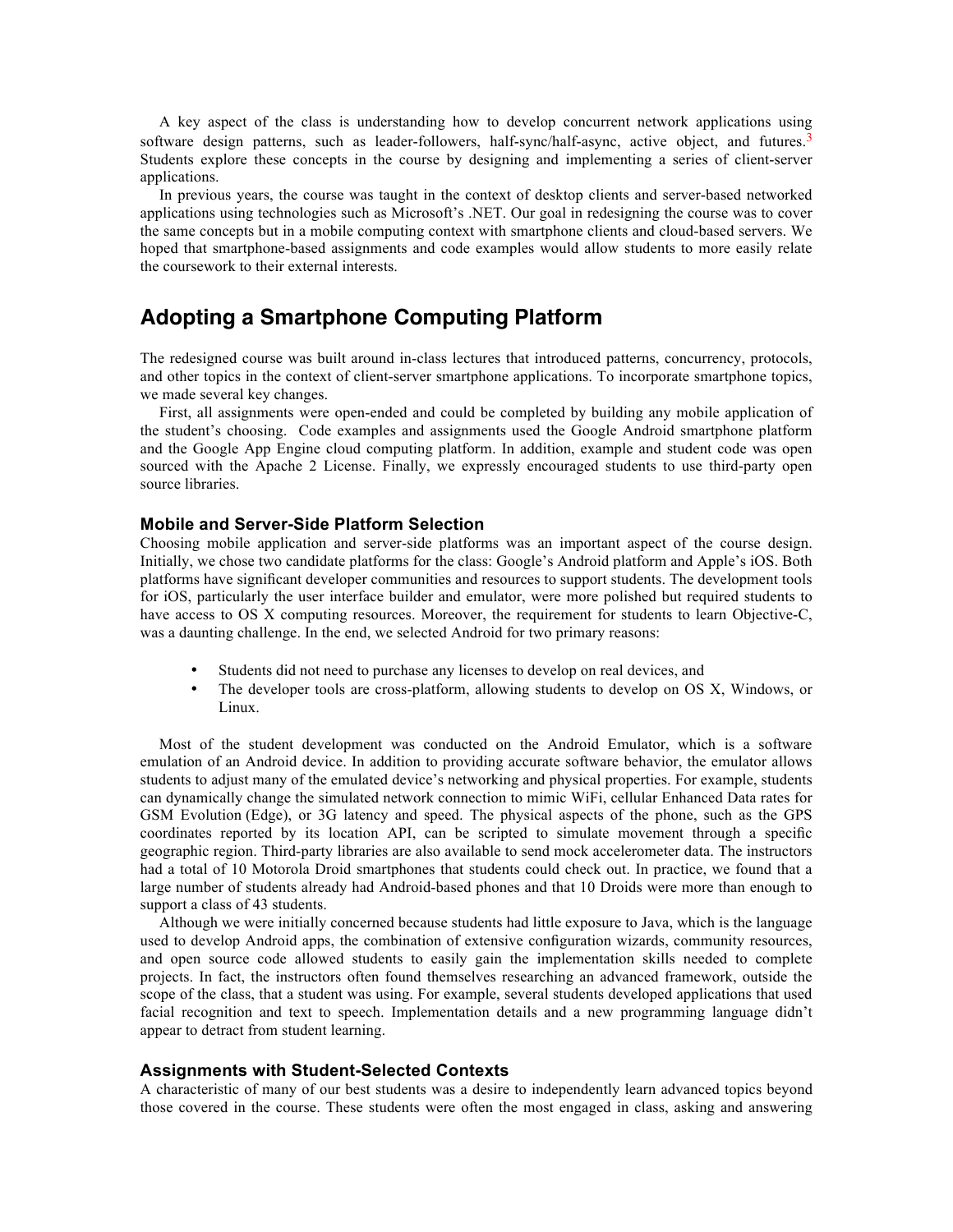questions to further their understanding of a topic. Very often we've found that these self-motivated students are working diligently on their own to apply the concepts to personal projects.

**Open-ended assignments.** A question that we asked ourselves was could we tap into intense student interest in other subject matters to produce more students that exhibited the independent drive of our best students? In particular, we wanted to increase the energy that students spent on the course assignments and their interest in independently learning advanced topics beyond the core scope of the class. To achieve this goal, we devised assignments with requirements that could be demonstrated in the student's choice of context. Often, we've heard students complain of the endless hours spent on assignments that they feel have no value other than to help them make an acceptable grade. Our approach was to elicit the opposite reaction to let the students choose a context they cared about. As an example, the first class assignment is shown in Figure 1.

#### Assignment 1

Directions: Create an app that uses HTTP communication. The requirements for the app are as follows:

- 1. Your app must use an HTTP GET request to obtain data.
- 2. Your app must use an HTTP POST request to send data to a server.
- 3. The app must not block the GUI thread while performing HTTP communication.
- 4. The app must use the data obtained from the server to populate a GUI.
- 5. The GUI cannot consist solely of one text box or label.
- 6. If you use a third-party library, such as the Android Facebook SDK, any HTTP communication that it performs **//must?//** satisfy requirements #1 & #2.
- 7. Prepare a 5–7 minute presentation describing what the app does, how it works, and its design.

*Figure 1. A sample class assignment asking students to develop an application in a context of their choosing //Author: OK? Please revise as necessary.//. //Editor: Looks good*

Because the class was taught in the context of mobile network applications, it was easier for students to connect the requirements to their other interests. A typical statement from a student about why he or she chose a particular project to fulfill the requirements was, "there just aren't any apps out there to do X."As we discuss later, the students satisfied the assignment requirements in a diverse set of contexts, ranging from assistive technologies for friends with Parkinson's disease to cyber-physical games, such as Human Pong, that blended real-world and cyber aspects into the game controls.

**Open source mobile applications.** To avoid intellectual property issues, we used open source code examples and student applications. We licensed code under the Apache 2 License and made it freely available through a Subversion version control system hosted on Google Code. Although we used open source licenses, we retained copyright of all code that was produced.

A ramification of the open source model was that students had access to each others' source code. With a traditional assignment structure, where the bounds of assignments are strictly defined, allowing students to see each others' work would create the possibility that students would copy each other without grasping course material. Because we chose a structure that required students to choose their own context (design any mobile app they desired) to complete assignments, students could not simply copy each others' work. No two apps designed by students were the same and there was no way of directly copying code without significant modifications, which students could only achieve by applying course concepts. In some cases, students specifically designed modularized libraries for use by other students, such as a simplified speech recognition framework for Android.

### **Evaluation of Independent Learning**

A key goal of the course design was to leverage a smartphone-based curriculum to stimulate learning outside the curriculum. Often, course evaluations and questionnaires are used to gauge student interest in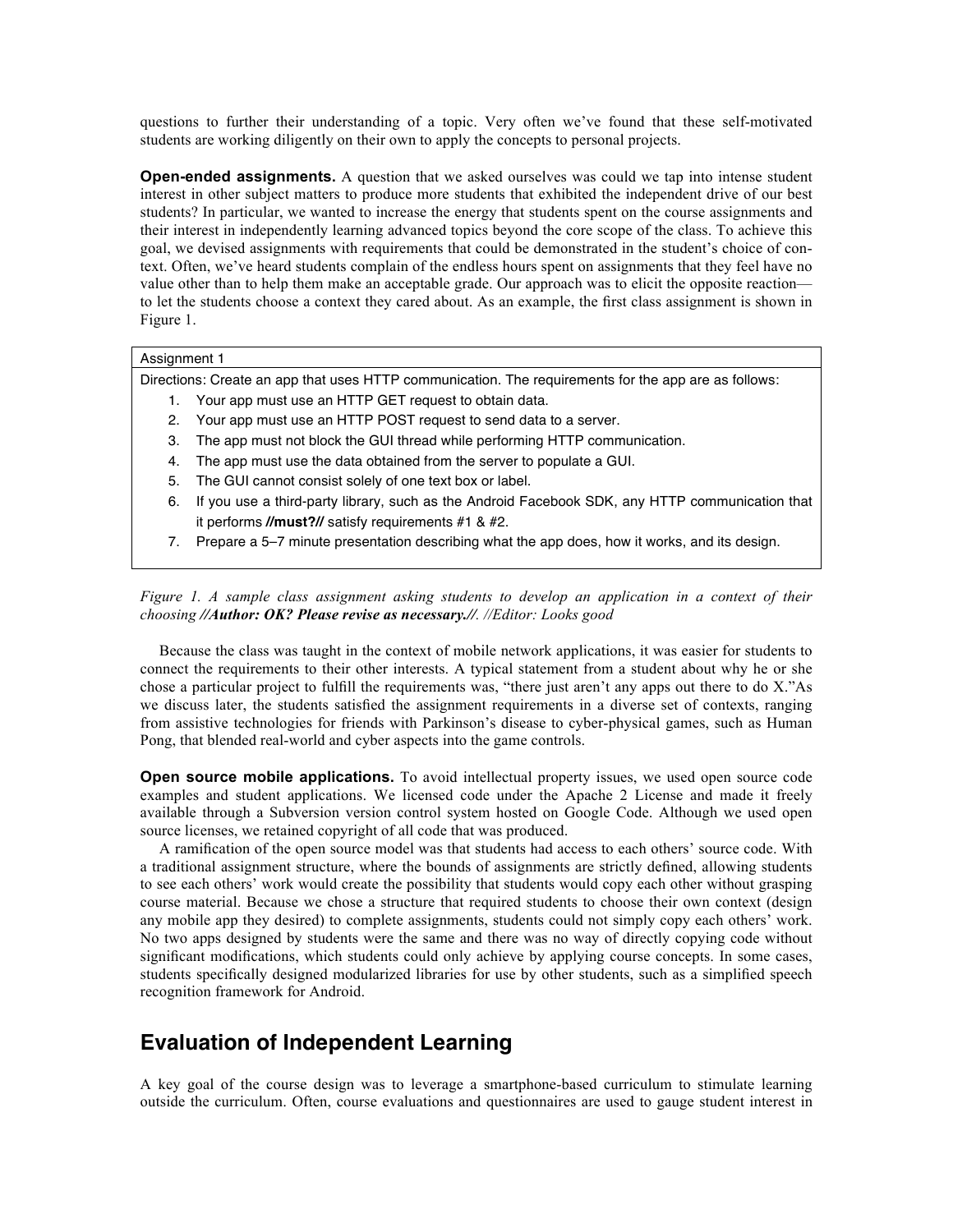course material and perceptions of class organization. However, the responses returned, regardless of how positive, might not actually indicate student interest that translates into improved comprehension of course material or future motivation to further explore the course material outside of class. Demonstrating a link between student interest and students' ability to independently assimilate information and apply it to realworld computing problems isn't easy.

**Independent learning.** We looked at the source code for 122 Android and 1 Windows Phone7 app produced in the class. From this analysis of the open source code produced by the students, we built a list of the concepts that were used and taught in class as well as the concepts that students independently learned and applied in their projects (see Figure 2).

#### *Figure 2.Core concepts taught in class and the concepts independently acquired by students, as evidenced in their applications' source code //Author: Please feel free to revise.//. Editor: Looks good*

The applications demonstrated a total of roughly 67 independently acquired concepts. Approximately an equal number of concepts were directly taught in class and applied to the projects. Certainly, there are multiple ways of classifying and counting the independently acquired topics. For example, students used the HTTP cookie infrastructure in their projects, which is an extension of the HTTP client infrastructure taught in class. Regardless of the methodology used to precisely count independently acquired topics, roughly an equal amount of material was learned inside and outside of class. We believe and intend to more rigorously prove through analysis of future classes that this large number of externally acquired topics was directly related to significant student interest in smartphones and the ease of applying open-ended smartphone-based assignments to the students' chosen context.

Students used a wide array of contexts for their applications. The following is a rough taxonomy of the topics that the student applications **//addressed//**: **//Okay to alphabetize?// Editor: Sure!**

- Accessible technologies
- Agile development
- Audio/video streaming
- Campus life
- Chat
- Cyberphysical gaming
- Emergency response
- Finance<br>• Food
- Food
- **Geolocation**
- Multiplayer gaming
- **Music**
- **Productivity**
- **Reference**
- Shopping/commerce
- Social applications
- Specialty art
- **Sports**
- **Transit**
- **Translation**
- TV
- **Weather**

A large percentage of the apps, when compared to the apps available through the Android Market, appear to be unique.

**Future student research and independent studies.** One positive outcome of the class was that many students expressed interest in continuing their studies on network smartphone applications. Of the 43